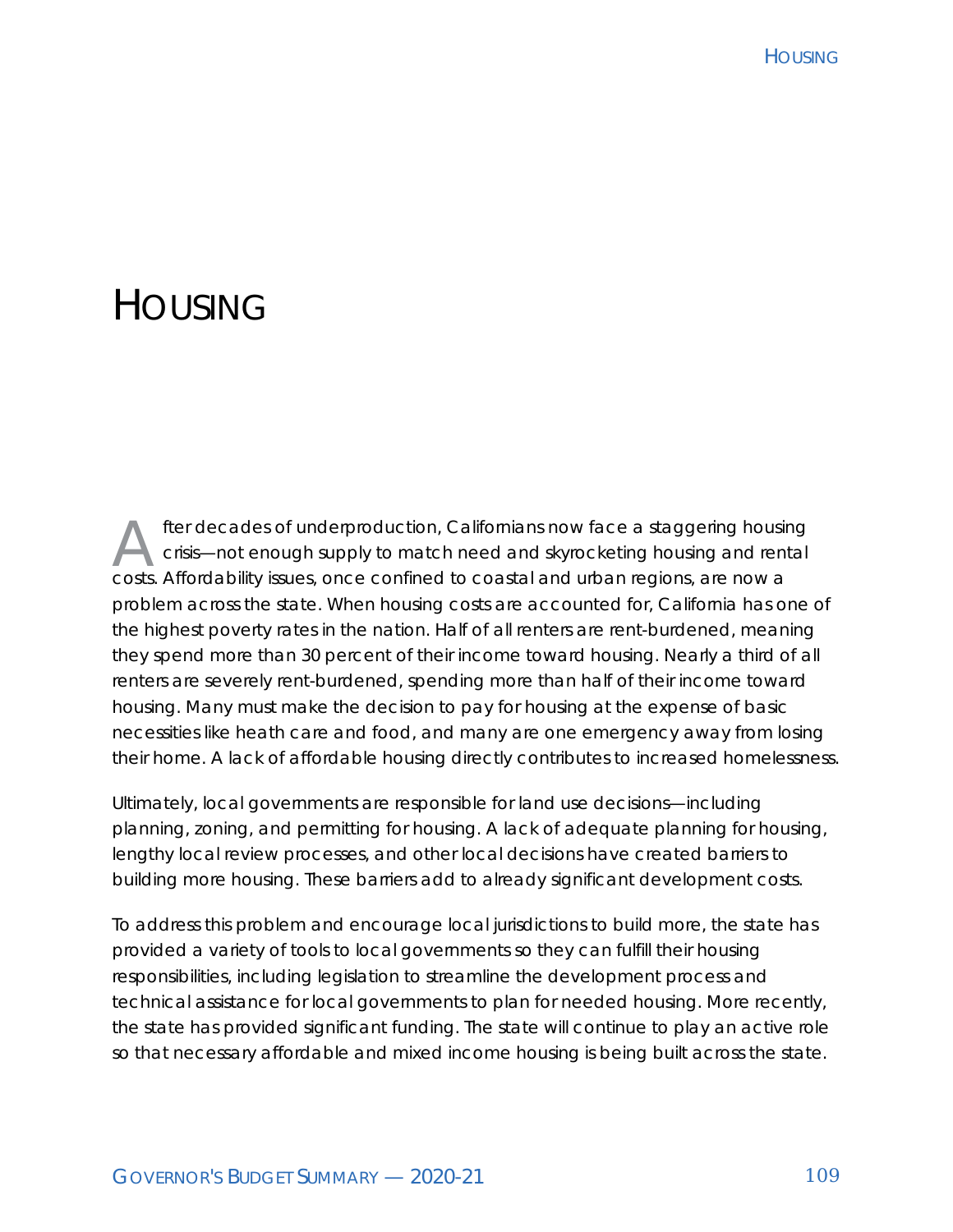#### **RECENT ACTIONS AND INVESTMENTS**

Recent state investments include a dedicated ongoing revenue source for affordable housing through a real estate transaction fee. Estimated annual revenues from this fee are about \$289 million. Additionally, voters approved a \$4 billion housing bond pursuant to Chapter 365, Statutes of 2017 (SB 3), which will finance various existing housing programs, including infill infrastructure grants and the Multifamily Housing program, with \$1 billion to provide housing purchase assistance for veterans. And beginning in 2014, the state began investing 20 percent of Cap and Trade auction proceeds (around \$468 million in 2020-21) in the Affordable Housing and Sustainable Communities program to fund land-use, housing, transportation, and land preservation projects to support infill and compact development that reduce greenhouse gas emissions.

The 2019 Budget Act made a historic investment of \$1.75 billion in resources to support efforts to build, bolster, and accelerate housing production statewide. This included \$250 million for technical assistance and planning, \$500 million for infrastructure grants, \$500 million to finance the production and preservation of low- and moderate-income housing, and \$500 million to expand the state's housing tax credits. These investments are intended to jumpstart production as well as assist in the preservation of low and moderate income housing across the state.

To date, a portion of these investments have assisted over 12,000 new first-time home buyers. In February 2019, the first tranche of funding (\$40 million) from the new real estate transaction fee for the state's mixed income program was awarded and has closed construction financing on the development of 240 new multi-family units for seniors. An additional 1,000 units that were awarded funding are expected to begin construction in the upcoming summer. And for the first time in two decades, the large infusion of new state low-income housing tax credits will result in full utilization of federal private activity bonds.

Development fees are assessed by local governments to fund vital services, including schools, utilities and transportation. While they are a normal part of doing business, these fees are especially high in California and have contributed to the state's higher housing costs. Total development fees in California can exceed \$150,000 per unit, substantially increasing the cost of new housing. To promote the development of new housing, Chapter 530, Statutes of 2019 (AB 48) places a \$15 billion general obligation bond for school construction before the voters this spring. This bond includes provisions to promote the development of housing by bringing stability to school development fees until January 1, 2026. Specifically, the changes exempt multi-family housing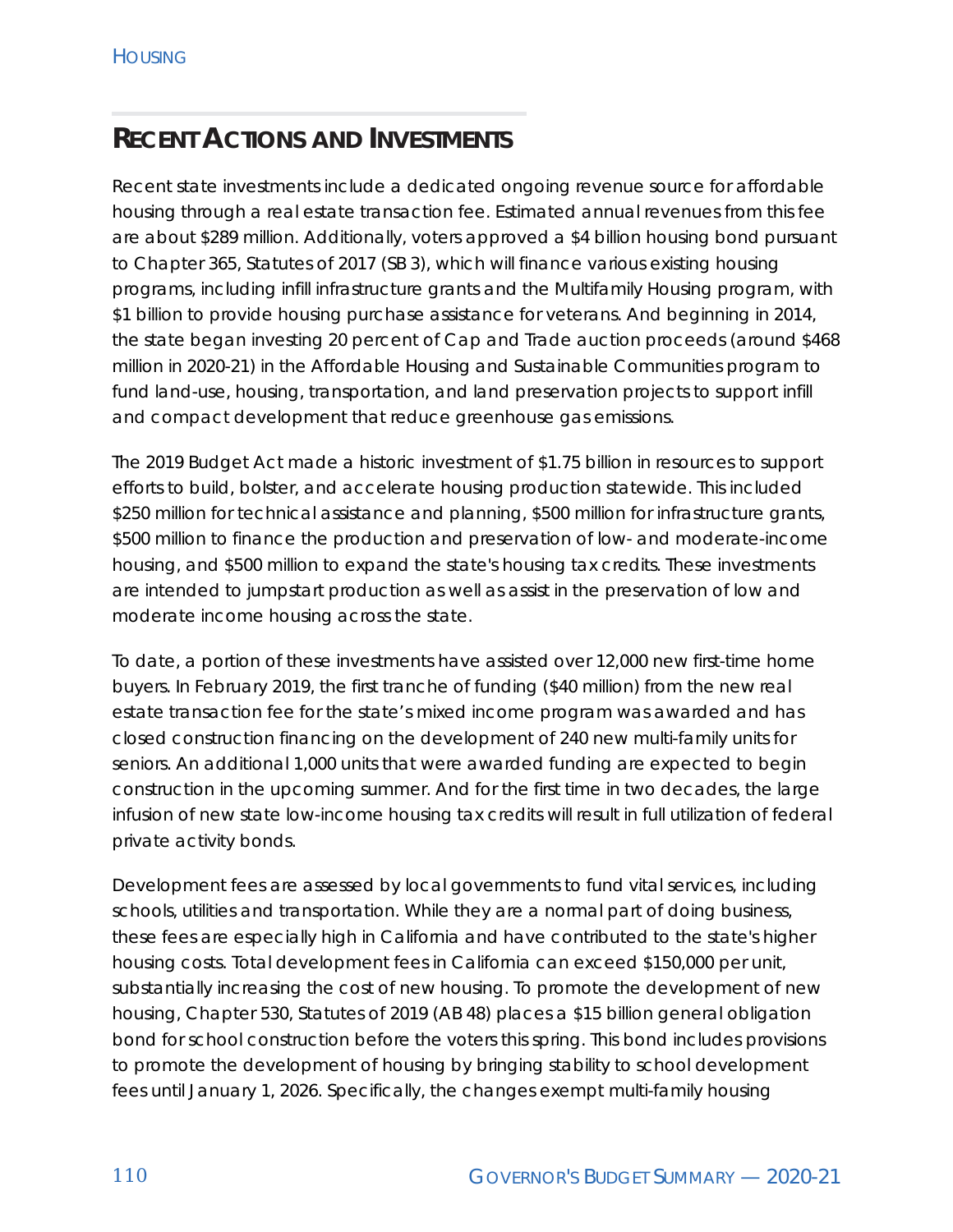numberCompany and the company of the company of the company of the company of the company of the company of the company of the company of the company of the company of the company of the company of the company of the compa

developments within one-half mile from a major transit stop from all school development fees and reduce school development fees applicable to all other multi-family housing projects by 20 percent.

The 2019 Budget Act recognized the need to create stable housing among renters and included \$20 million one-time General Fund for legal services. These services include pre-eviction and eviction legal services, counseling, and renter education. Funding for these services will help protect renters' legal rights and mitigate evictions across the state. Subsequent to the 2019 Budget Act, the state passed the strongest renter protection package in the nation. This package addresses two of the key causes of the housing crisis—price gouging and evictions. Beginning January 1, 2020, annual rent increases may not exceed five percent, plus inflation, and renters are protected from discriminatory and retaliatory evictions without cause.

Pursuant to Chapter 669, Statutes of 2019 (SB 113) and the appellate opinion in *National Asian American Coalition v. Newsom*, the Administration is exploring, with input from stakeholders, ways to establish and manage a trust to provide sustainable, ongoing legal assistance to California renters and homeowners in housing-related matters. In accordance with SB 113 and the court decision, \$331 million has been deposited into the National Mortgage Special Deposit Fund. After the funds are transferred to and managed in the trust, the trust will support local nonprofit programs to avoid preventable foreclosures by providing borrower relief and assist housing counselors or other legal aid agencies in representing renters in housing-related matters.

#### **ECONOMIC DEVELOPMENT TOOLS**

In addition to these investments, the 2019 Budget Act included statutory changes to make economic development tools more accessible for local governments. Changes were made to streamline the process for local governments to issue debt to finance infrastructure and facilitate housing development. This is to encourage the formation of more Enhanced Infrastructure Financing Districts, which will assist local governments by bringing in vital capital to develop necessary infrastructure and housing. Moreover, this capital can be paired with federal Opportunity Zones, leveraging even more investments for local governments.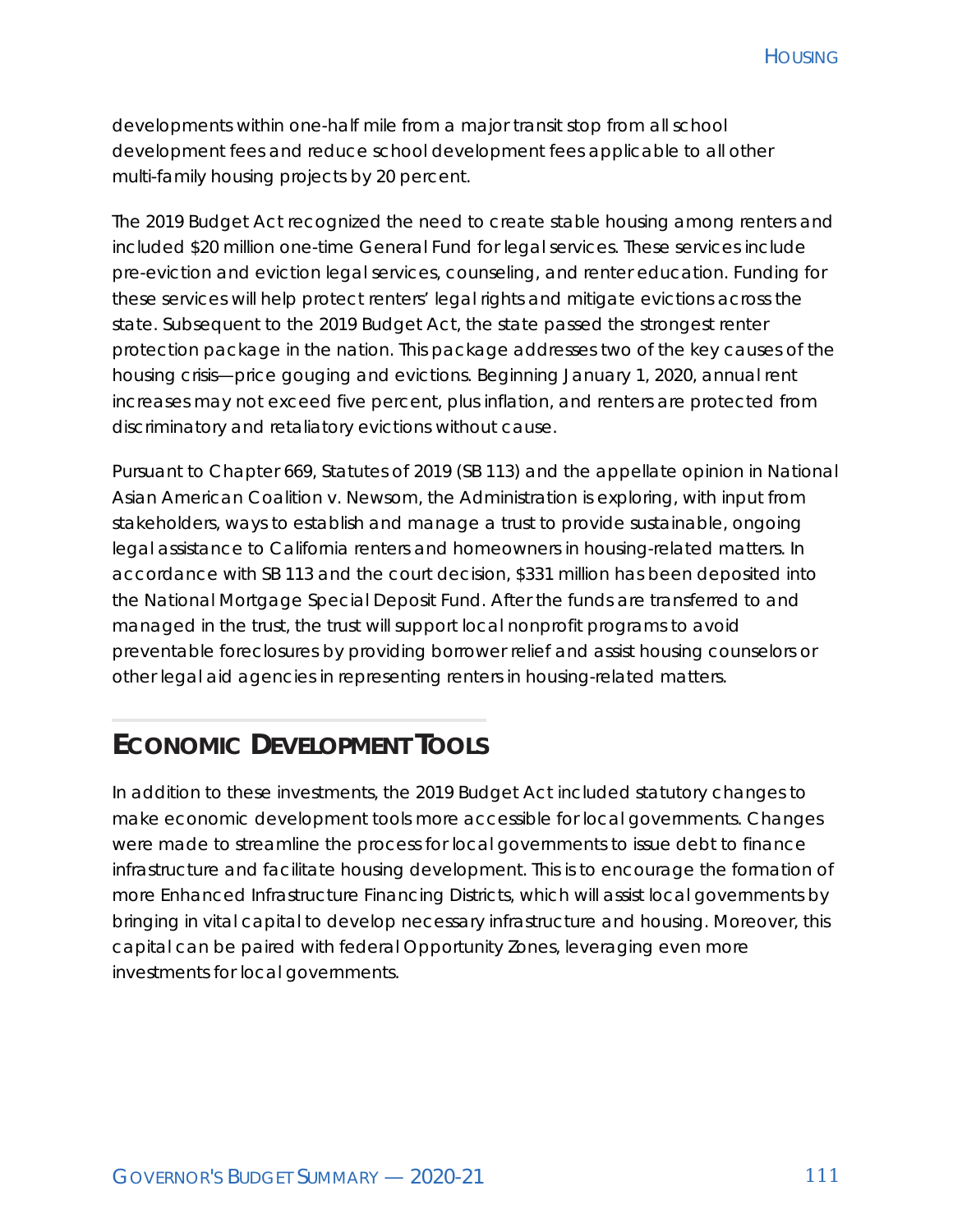# **INNOVATIVE AFFORDABLE HOUSING PROJECTS ON EXCESS STATE PROPERTY**

As housing prices rise and affordability declines, the state, local jurisdictions, and developers must think differently and creatively. In January 2019, the Governor issued an innovation challenge inviting developers to pursue streamlined demonstration projects leading to affordable housing developments. This could include modular or manufactured construction, and other possibilities on excess state property. The Executive Order required the Department of General Services (DGS) and the Department of Housing and Community Development (HCD) to work together to produce a list of excess property suitable for these demonstration projects. As these excess parcels will not need upfront purchase capital, and are not subject to local requirements, affordable housing developers will have greater flexibility to use innovative techniques to produce units more quickly and cost-effectively than a traditional project.

The 2019 Budget Act included \$3.4 million one-time General Fund and \$782,000 ongoing General Fund to implement the Executive Order. Over three months, DGS reviewed over 44,000 parcels statewide to identify excess sites. DGS and HCD have identified approximately 100 parcels to initially focus on for low-cost, long-term ground leases for these innovative proposals.

The state is working with local governments on innovation challenge efforts. Nearly 20 cities and counties have expressed interest in partnering with the state on state parcels within their jurisdictions. The first Request for Proposals for an affordable housing project in the City of Stockton was released in September 2019 and received several responsive applications. Additionally, the state continues to actively work with the Capitol Area Development Authority on an affordable housing project within the Capitol Area Plan. The state is also about to begin procuring a developer for a parcel in South Lake Tahoe, with a Request for Qualifications expected to be released this January.

The Administration intends to continue to scale these efforts, and anticipates substantially increasing the number of solicitations for state parcels in the coming year.

#### **PRIVATE INVESTMENTS**

In addition to innovation challenges, the Administration continues to seek private philanthropy to continue to offset the cost of development. To date, the state has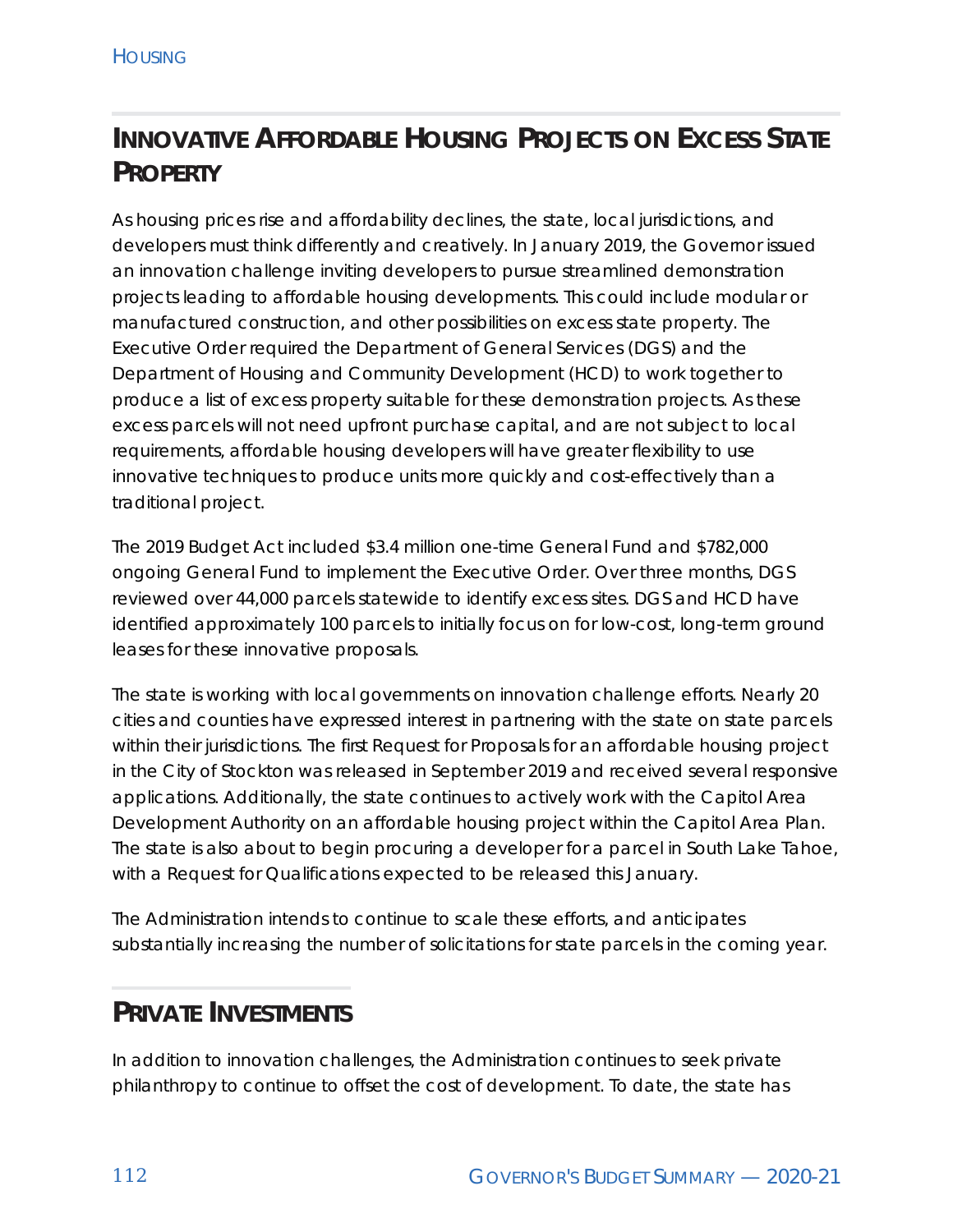succeeded in securing \$4.5 billion in commitments, including loans, from Apple, Google, and Facebook to finance affordable housing projects. The state will continue to pursue innovative opportunities to tap into private capital to further bolster housing production to supplement state and local efforts.

#### **REVAMPING THE STATE PLANNING PROCESS FOR HOUSING**

Adequate planning for housing is foundational to more housing being built across the state. The state assesses and calculates the housing needs for regions throughout California and works with local governments to develop housing elements in their general plan that will address housing demand. However, the regional housing needs allocation (RHNA) process has been woefully inadequate, allowing certain jurisdictions to negotiate their housing numbers down with little authority for the state to intervene and enforce requirements that adequate housing is permitted and built.

Recent legislative changes have provided HCD with more authority to oversee the planning process. In addition to enhanced oversight, there needs to be significant improvement to the RHNA process. The 2019 Budget Act initiated a new statewide assessment of regional housing needs. By 2023, HCD, in consultation with stakeholders, will revamp the next RHNA cycle to promote and streamline housing development. This will maximize the number of new homes for which California's cities and counties plan and zone. Importantly, the new process will provide for more ambitious goals to address California's housing crisis.

The 2019 Budget Act also provided for additional legal remedies to hold persistently non-compliant local governments accountable to their housing goals. This includes increasing fines, authorizing the State Controller to intercept funds to pay fines, and authorizing a court to appoint an agent to take actions to bring a jurisdiction into compliance. The state has taken and will continue to take an active role in supporting local jurisdictions as they come into compliance with their housing element, as demonstrated in February 2019 when the Administration met with leaders of non-compliant jurisdictions. Since that time, 16 of the initial 47 non-compliant jurisdictions have worked with HCD to become compliant. Likewise, the state will use its authority to take legal action against local jurisdictions found in consistent violation of their housing element, such as the City of Huntington Beach**.**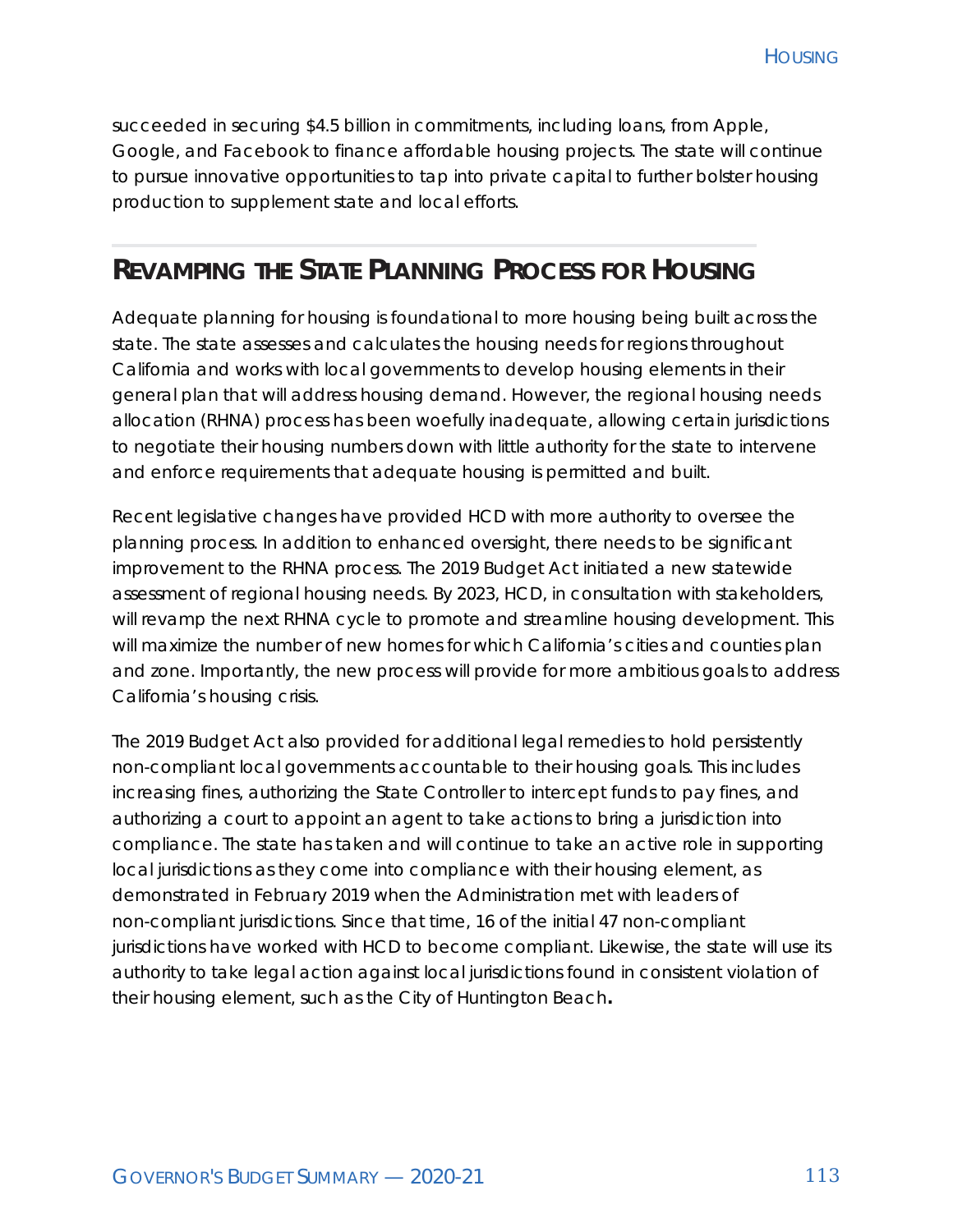### **IMPROVING STATE HOUSING PROCESSES AND PROCEDURES**

The sizable investments and important policy and legal changes made to date have paved a way for the state and local jurisdictions to address the decades-in-the-making housing crisis. Turning the tide will require a concerted commitment from the state and local jurisdictions to do more to streamline and reduce costs and to address other barriers to building. In recent years, California has passed legislation to expedite approvals for various housing projects and to increase density bonuses for affordable projects. Some local jurisdictions have enacted similar pro-housing policies, like by-right zoning and reduced impact fees. But much more must be done at both the state and local levels.

The Administration is implementing process improvements and reforms to better align its housing programs, which span multiple departments and agencies. Most recently, the state implemented a joint application process between the California Housing Finance Agency, the California Debt Limit Allocation Committee, and the California Tax Credit Allocation Committee for the administration of a mixed income housing program. The state continues to review internal processes and procedures of its housing entities to streamline housing policies, processes, and requirements in an effort to improve the coordination and disbursement of funding across government—removing potential barriers to greater housing production. This includes exploring over the next year the creation of an agency exclusively focused on housing and homelessness. It also includes using its existing authority and tools to address barriers to housing production. Lastly, it includes using excess properties for new housing, eliminating red tape, and speeding up the process to get much needed housing online.

Likewise, local jurisdictions must take action to reduce barriers and streamline processes necessary for needed housing development. Even with the significant investments in housing made by the state, to date, at an aggregate level, there is a sharp drop-off between zoning and permitting new housing units, and another drop off in the number of units constructed. According to numbers from the last RHNA cycle, local jurisdictions have permitted only 43 percent of the units needed to meet their housing needs. Furthermore, only 33 percent of needed units have actually been constructed.

This unworkable gap will likely widen in the next RHNA cycle.

The state will continue to pursue policy changes that support housing production as well as hold local jurisdictions accountable to remove barriers to more housing production in the state. The Budget includes \$10 million General Fund annually for the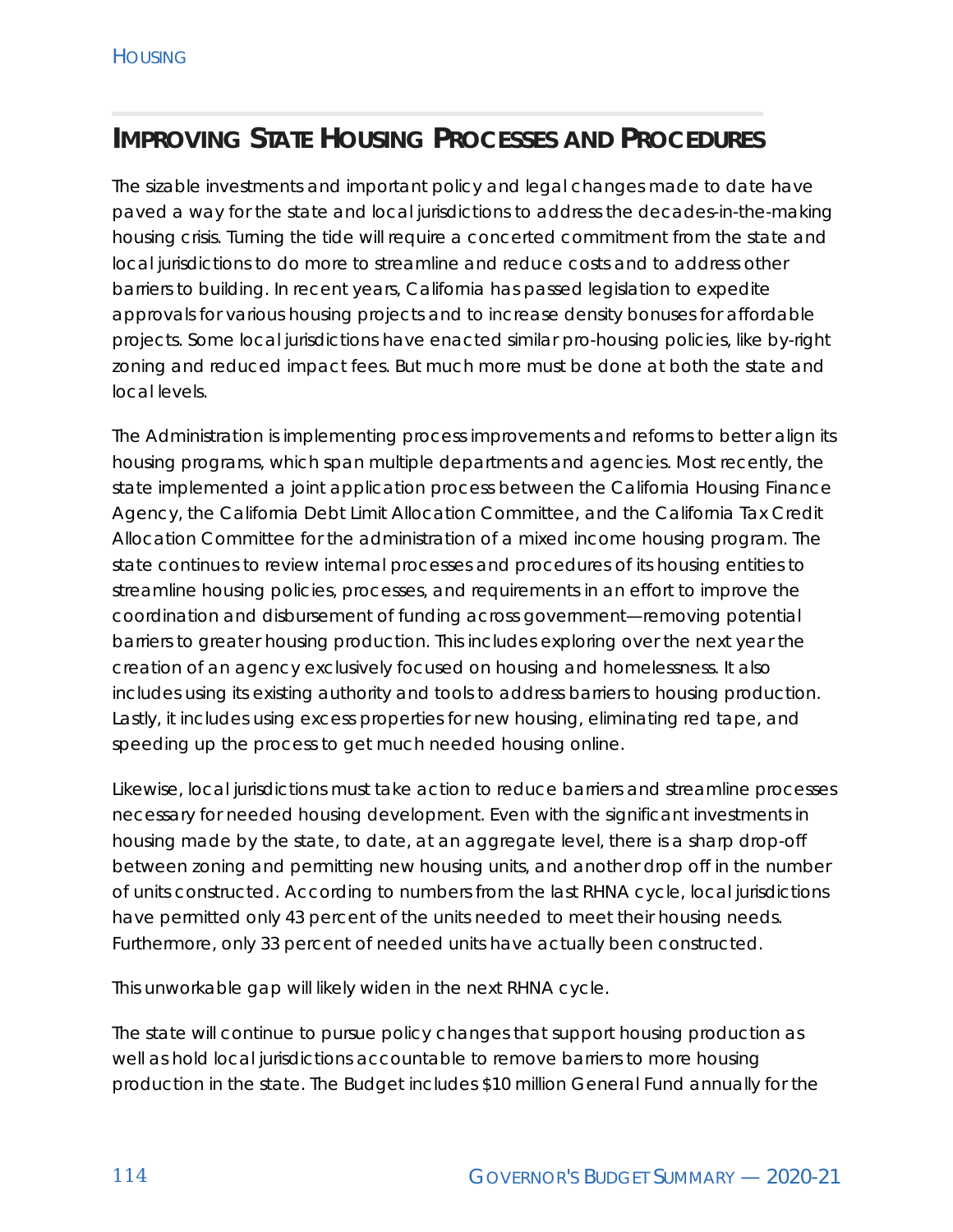

5th Cycle Regional Housing Needs Allocation

next three years to support the state's efforts to increase housing production. The Administration is committed to working with the Legislature this year on additional actions to expedite housing production, including changes to local zoning and permitting processes, as well as adding predictability and reducing the costs of development fees.

# **TOTAL HOUSING INVESTMENT**

Housing production and affordability remains a top priority for the Administration and a lack of affordable housing directly contributes to the homelessness epidemic seen across the state.

To address the housing crisis, the Budget builds upon its investments through a multi-pronged approach to increase housing production and help provide access to services to individuals and families with immediate needs. In total, the Budget includes \$6.8 billion across multiple departments and programs to address housing throughout the state.